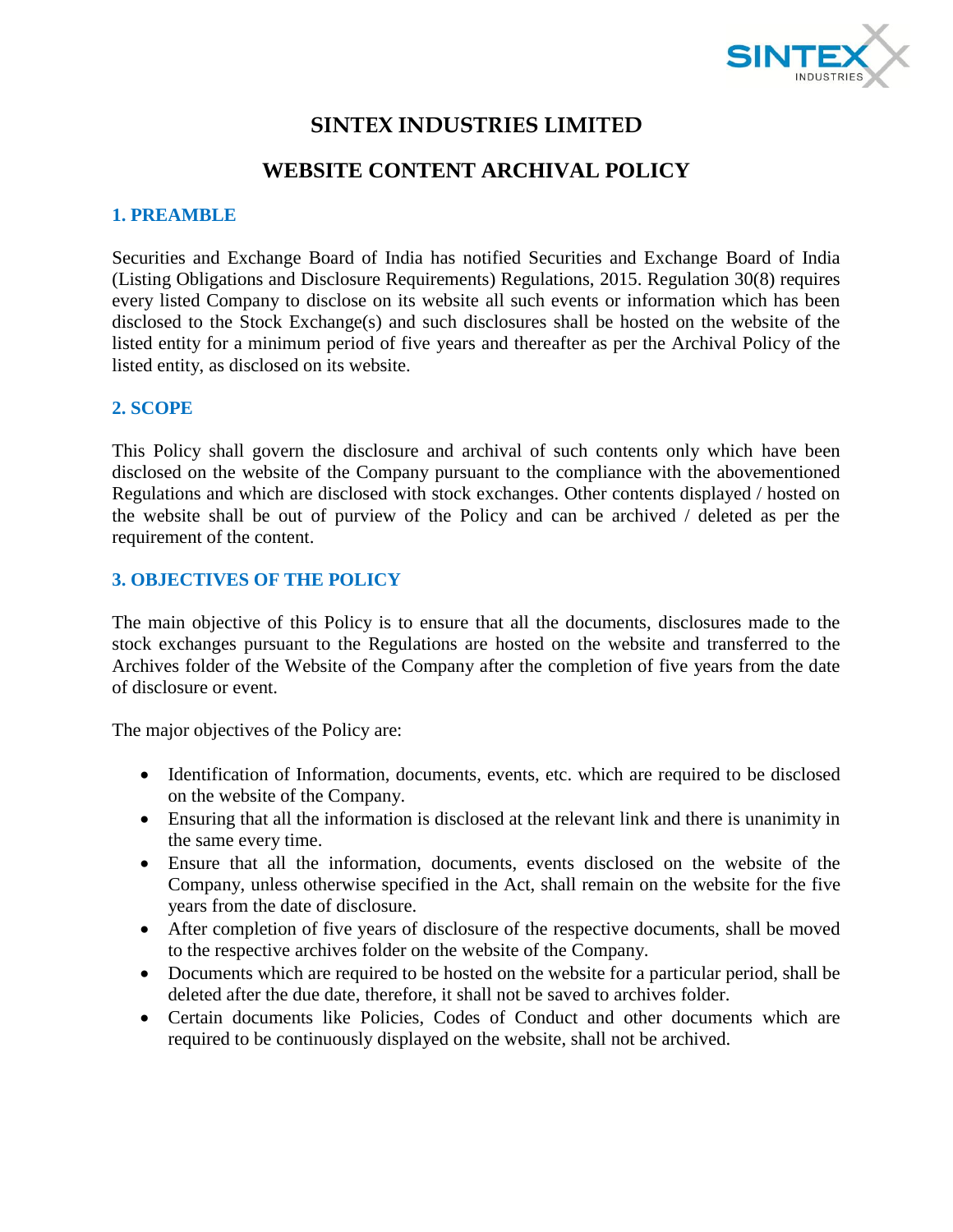

# **4. DEFINITIONS**

- 1. **"Act"** means the Companies Act, 2013, Rules framed thereunder and any amendments thereto;
- 2. **"Regulations"** means Securities and Exchange Board of India (Listing Obligations and Disclosure Requirements) Regulations, 2015 and any amendments thereto;
- 3. **"Company", "This Company", "The Company", "Company"** wherever occur in the policy shall mean "Sintex Industries Limited".
- 4. **"Board of Directors"** or **"Board"**, means the collective body of the Directors of the company;
- 5. **"Policy"** or **"This Policy"** means, "Website Content Archival Policy."
- 6. **"Website"** means website of the Company i.e. www.sintex.in

# **5. INTERPRETATION**

Terms that have not been defined in this Policy shall have the same meaning assigned to them in the Companies Act, 2013, Securities and Exchange Board of India (Listing Obligations and Disclosure Requirements) Regulations, 2015, Listing Agreement and/or any other SEBI Regulation(s) as amended from time to time.

#### **6. GUIDELINES**

The Company being listed on NSE & BSE ("Stock Exchanges"), regularly sends various information, financial statements, notices and other disclosures, as required under listing agreement to Stock Exchanges where securities of the Company are listed. As required under the Act and the Listing agreement the same are also displayed and hosted on the website of the Company.

Regulation 46 read with Regulation 62 of Regulations requires the listed Companies to maintain a functional website containing basic information about the Company and other prescribed details.

Regulation 30(8) requires the Listed Companies to disclose on its website all such events or information which has been disclosed to stock exchange(s) under this regulation, and such disclosures shall be hosted on the website of the Company for a minimum period of five years and thereafter as per the archival policy of the Company, as disclosed on its website.

### **7. POLICY**

The documents, information, disclosures, notices, policies as provided under the Regulations and the Act, which are required to be disclosed on the website, shall be uploaded on the website of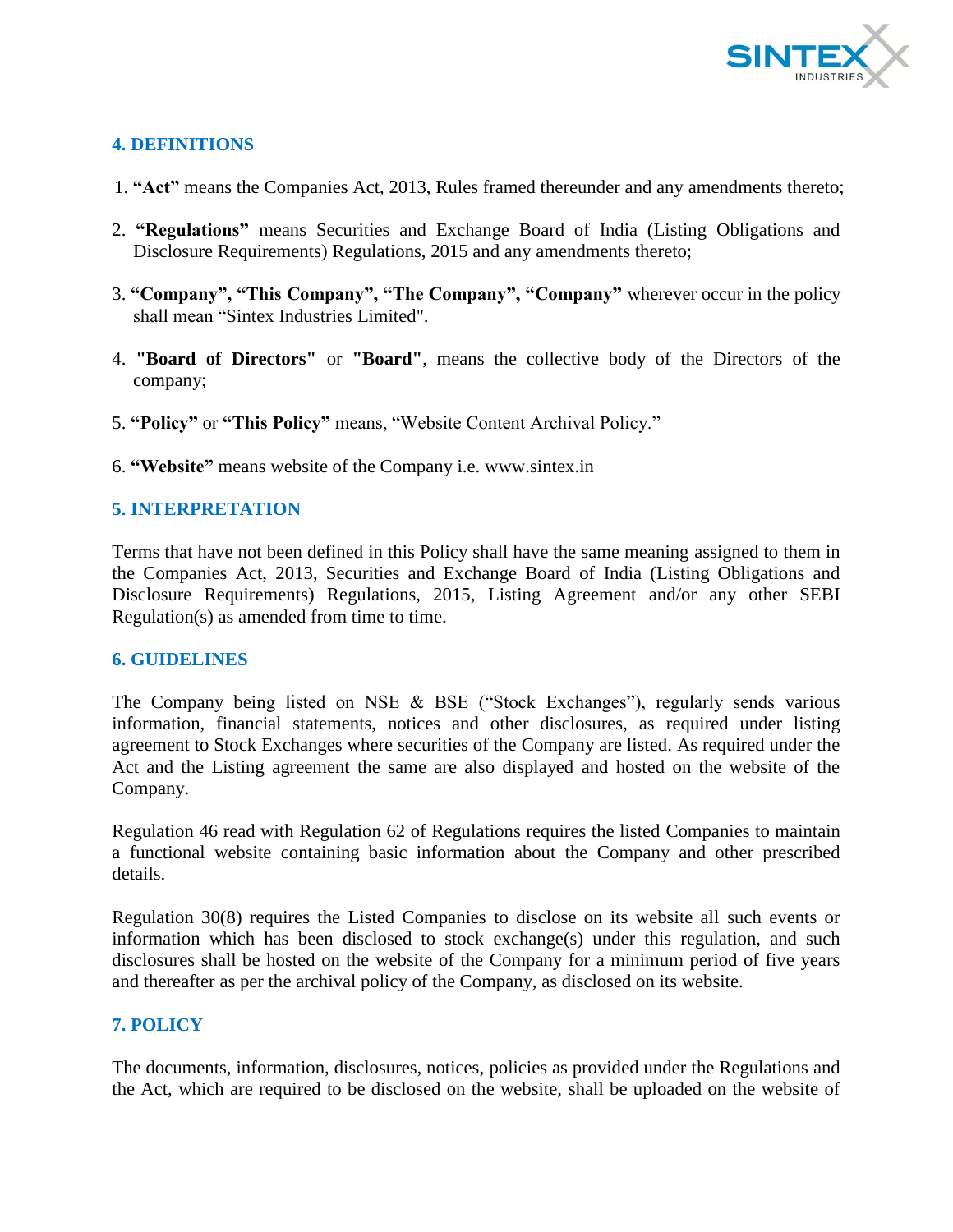

the Company. The website of the Company shall be reviewed on regular intervals for ensuring that all the above mentioned disclosures are available on the website of the Company as required. These disclosures, unless otherwise mentioned in the Act itself, shall be hosted on the website for the specified period and thereafter shall be moved/transferred to Archives folders under the respective heads / sub-folders, in a way so that these can be searched easily as and when required by any person. The documents/disclosures shall be kept in the archive folders till such time as may be required by law.

Detailed list of information to be uploaded and updated on website of the Company is enclosed as Annexure forming part of this policy.

#### **8. POLICY REVIEW**

This policy shall be reviewed from time to time so that the Policy remains compliant with the applicable legal requirements. The Company Secretary will keep the Policy updated as per applicable statutory guidelines.

#### **9. DISCLOSURES**

The updated Policy shall be continuously hosted on the website of the Company.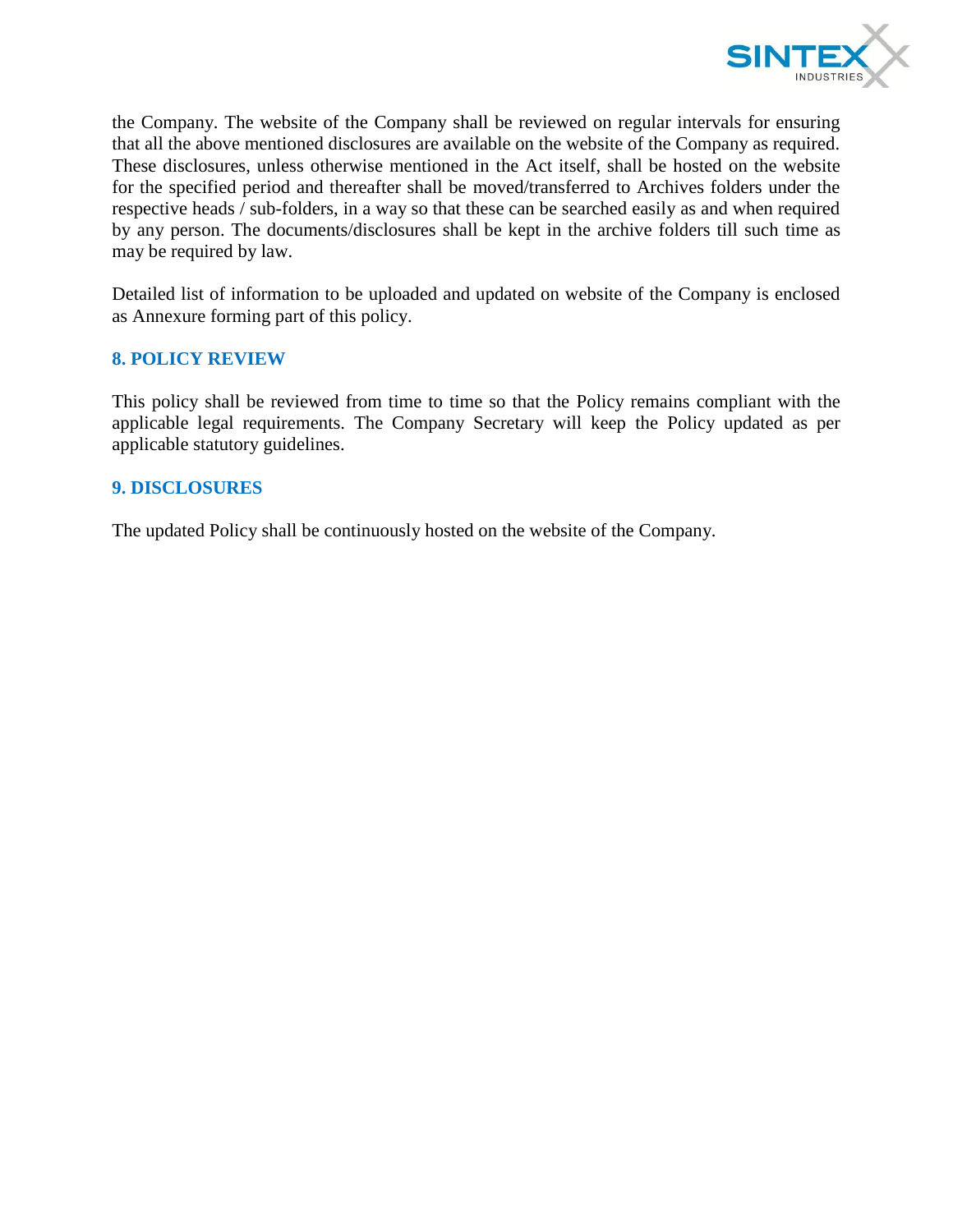

### **ANNEXURE**

### **A) THE FOLLOWING INFORMATION SHALL BE UPLOADED UNDER A SEPARATE SECTION ON THE WEBSITE AND SHALL BE UPDATED WITHIN TWO WORKING DAYS FROM THE DATE OF OCCURANCE OF CHANGE**

1. Details of Company business.

2. Terms and conditions of appointment of Independent Directors.

3. Composition of various committees of Board of Directors

4. Code of conduct of Board of Directors and Senior Management Personnel

5. Details of establishment of Vigil Mechanism/ Whistle Blower policy

6. Criteria of making payments to non-executive directors , if the same has not been disclosed in annual report

7. Policy on dealing with related party transactions

8. Policy for determining 'material' subsidiaries;

9. Details of familiarization programmes imparted to Independent Directors.

10. Email address for grievance redressal and other relevant details.

11. Contact information of the designated officials who are responsible for assisting and handling investor grievances;

12. Financial information including:

i. notice of meeting of the board of directors where financial results shall be discussed;

ii. financial results, on conclusion of the meeting of the Board of Directors where the financial results were approved;

iii. Complete copy of the annual report including balance sheet, profit and loss account, director's report, corporate governance report etc.

13. Shareholding pattern.

14. Details of agreements entered into with the media companies and/or their associates, etc.

15. Schedule of analyst or institutional investor meet and presentations made to analysts or institutional investors simultaneously with submission to stock exchange.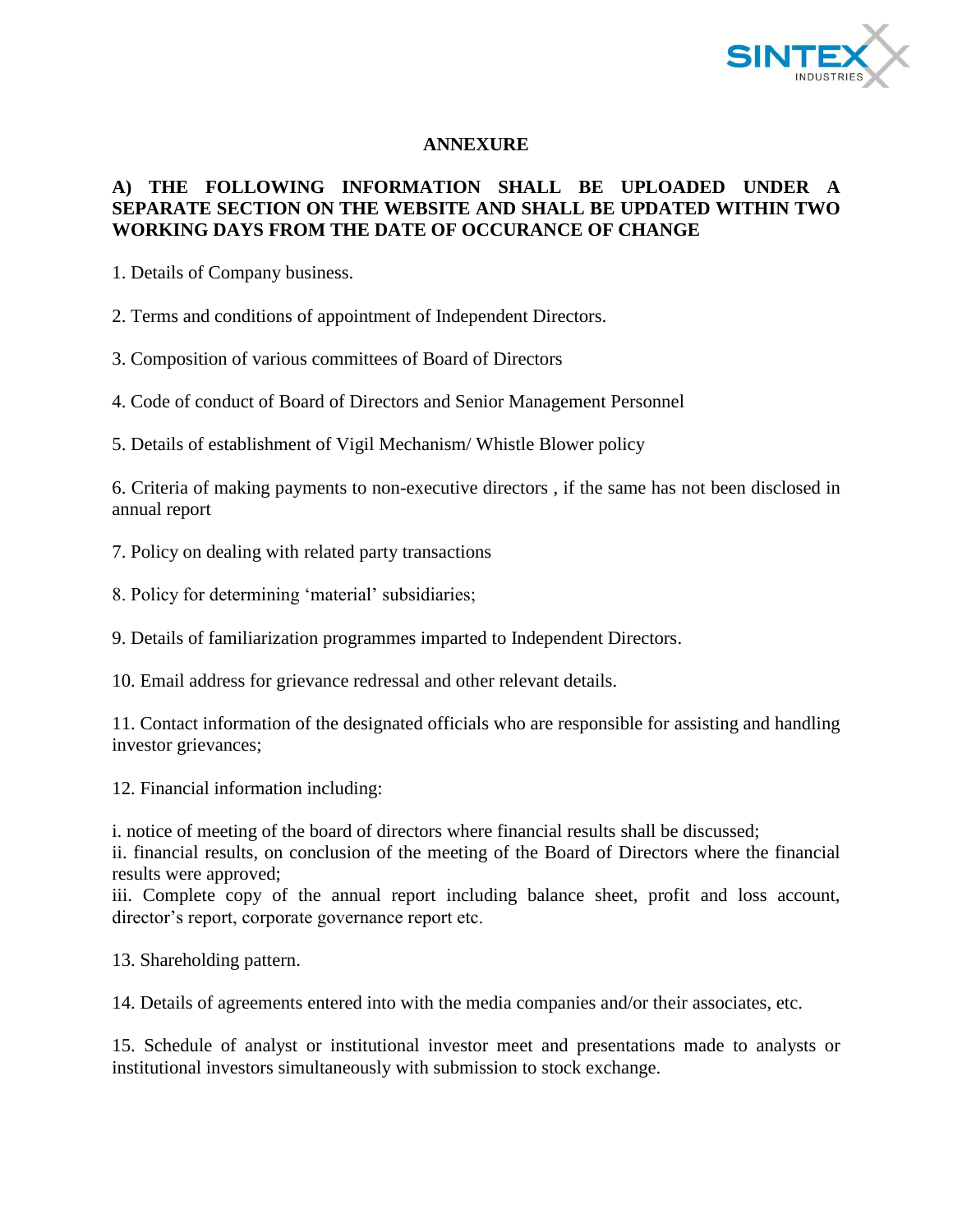

16. New name and the old name of the Company, for a continuous period of one year, from the date of the last name change, if applicable.

17. All credit ratings obtained by the entity for all its outstanding instruments, updated immediately as and when there is any revision in any of the ratings.

18. separate audited financial statements of each subsidiary of the listed entity in respect of a relevant financial year, uploaded at least 21 days prior to the date of the annual general meeting which has been called to inter alia consider accounts of that financial year.

17. Items in sub-regulation (1) of regulation 47.

### **B) THE FOLLOWING INFORMATION SHALL BE UPLOADED ON THE WEBSITE AS SOON AS IT IS DISCLOSED TO STOCK EXCHANGES AND SHALL BE ARCHIEVED AFTER A PERIOD OF FIVE YEARS:**

1. Acquisition(s) (including agreement to acquire), Scheme of Arrangement (amalgamation/ merger/ demerger/restructuring), or sale or disposal of any unit(s), division(s) or subsidiary of the listed entity or any other restructuring.

Explanation.- For the purpose of this sub-para, the word 'acquisition' shall mean,-

i) acquiring control, whether directly or indirectly; or,

ii) acquiring or agreeing to acquire shares or voting rights in, a company, whether directly or indirectly, such that -

a. the listed entity holds shares or voting rights aggregating to five per cent or more of the shares or voting rights in the said company, or;

b. there has been a change in holding from the last disclosure made under sub-clause (a) of clause (ii) of the Explanation to this sub-para and such change exceeds two percent of the total shareholding or voting rights in the said company.

2. Issuance or forfeiture of securities, split or consolidation of shares, buyback of securities, any restriction on transferability of securities or alteration in terms or structure of existing securities including forfeiture, reissue of forfeited securities, alteration of calls, redemption of securities etc.

3. Revision in Rating(s).

4. Outcome of Meetings of the board of directors: The listed entity shall disclose to the Exchange(s), within 30 minutes of the closure of the meeting, held to consider the following:

- a. dividends and/or cash bonuses recommended or declared or the decision
- to pass any dividend and the date on which dividend shall be paid/dispatched;
- b. any cancellation of dividend with reasons thereof;
- c. the decision on buyback of securities;
- d. the decision with respect to fund raising proposed to be undertaken.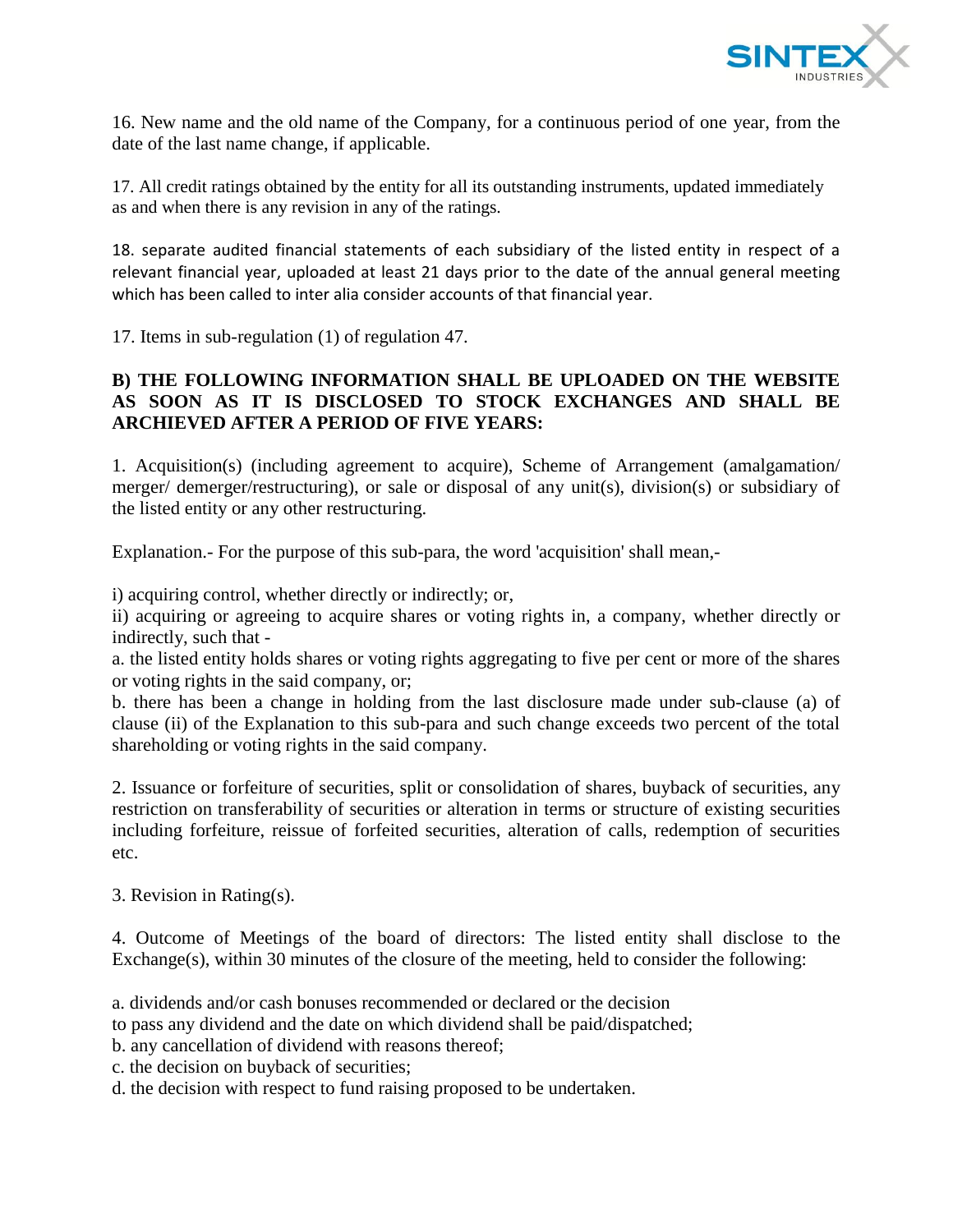

e. increase in capital by issue of bonus shares through capitalization including the date on which such bonus shares shall be credited/dispatched;

f. reissue of forfeited shares or securities, or the issue of shares or securities held in reserve for future issue or the creation in any form or manner of new shares or securities or any other rights, privileges or benefits to subscribe to;

g. short particulars of any other alterations of capital, including calls;

h. financial results;

i. decision on voluntary delisting by the listed entity from stock exchange(s).

5. Agreements (viz. shareholder agreement(s), joint venture agreement(s), family settlement agreement(s) (to the extent that it impacts management and control of the listed entity), agreement(s)/treaty(ies)/contract(s) with media companies) which are binding and not in normal course of business, revision(s) or amendment(s) and termination(s) thereof.

6. Fraud/defaults by promoter or key managerial personnel or by listed entity or arrest of key managerial personnel or promoter.

7. Change in directors, key managerial personnel (Managing Director, Chief Executive Officer, Chief Financial Officer, Company Secretary etc.), Auditor and Compliance Officer.

(7A) In case of resignation of the auditor of the listed entity, detailed reasons for resignation of auditor, as given by the said auditor, shall be disclosed by the listed entities to the stock exchanges as soon as possible but not later than twenty four hours of receipt of such reasons from the auditor.

(7B) Resignation of independent director including reasons for resignation: In case of resignation of an independent director of the listed entity, within seven days from the date of resignation, the following disclosures shall be made to the stock exchanges by the listed entities:

i. Detailed reasons for the resignation of independent directors as given by the said director shall be disclosed by the listed entities to the stock exchanges.

ii. The independent director shall, along with the detailed reasons, also provide a confirmation that there is no other material reasons other than those provided.

iii. The confirmation as provided by the independent director above shall also be disclosed by the listed entities to the stock exchanges along with the detailed reasons as specified in sub-clause (i) above.

8. Appointment or discontinuation of share transfer agent.

9. Corporate debt restructuring.

10. One time settlement with a bank.

11. Reference to BIFR and winding-up petition filed by any party / creditors.

12. Issuance of Notices, call letters, resolutions and circulars sent to shareholders, debenture holders or creditors or any class of them or advertised in the media by the listed entity.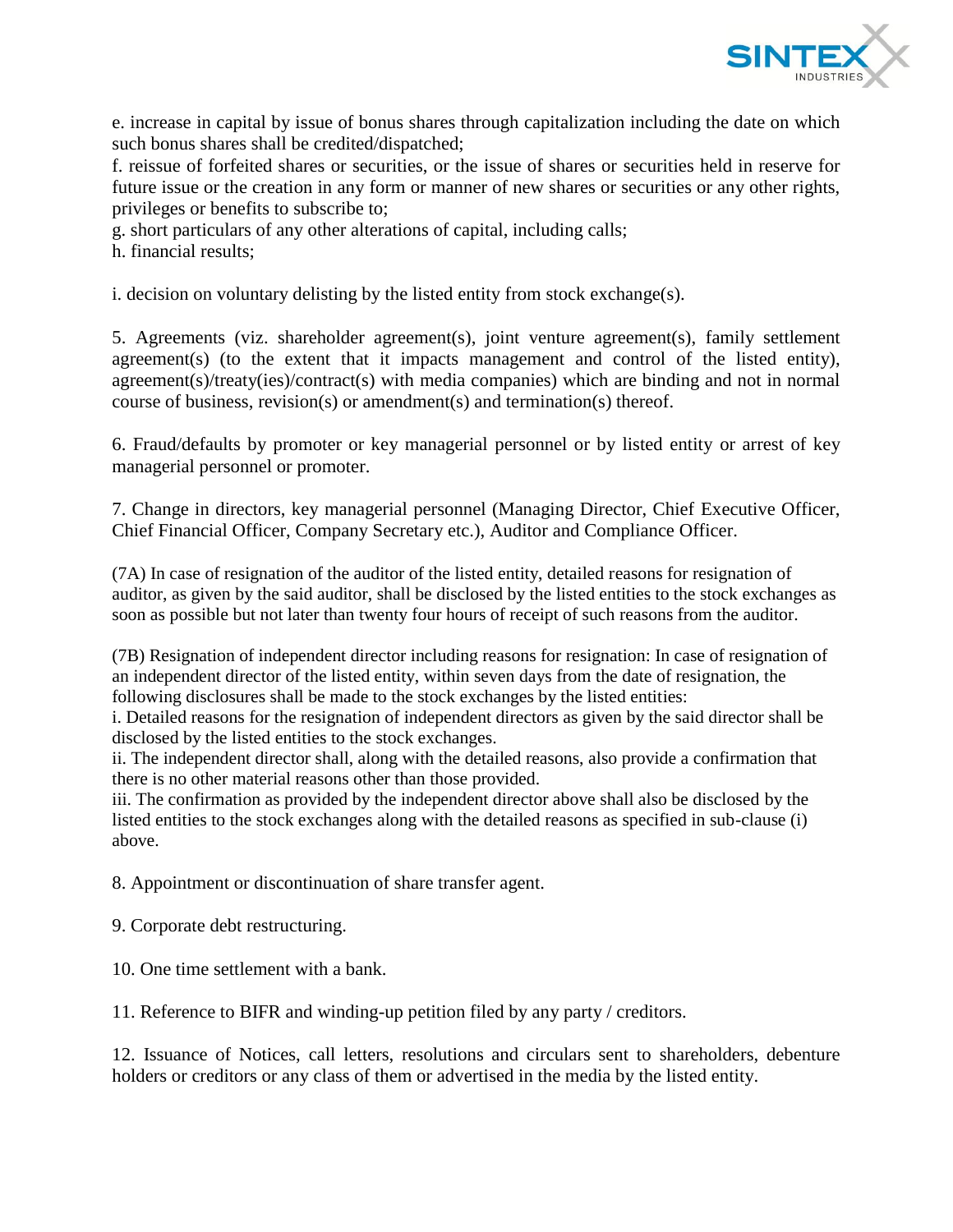

13. Proceedings of Annual and extraordinary general meetings of the listed entity.

14. Amendments to memorandum and articles of association of listed entity, in brief.

15. Schedule of Analyst or institutional investor meet and presentations on financial results made by the listed entity to analysts or institutional investors;

16. The following events in relation to the corporate insolvency resolution process (CIRP) of a listed corporate debtor under the Insolvency Code:

a) Filing of application by the corporate applicant for initiation of CIRP, also specifying the amount of default;

b) Filing of application by financial creditors for initiation of CIRP against the corporate debtor, also specifying the amount of default;

c) Admission of application by the Tribunal, along with amount of default or rejection or withdrawal, as applicable ;

d) Public announcement made pursuant to order passed by the Tribunal under section 13 of Insolvency Code;

e) List of creditors as required to be displayed by the corporate debtor under regulation 13(2)(c) of the IBBI (Insolvency Resolution Process for Corporate Persons) Regulations, 2016;

f) Appointment/ Replacement of the Resolution Professional;

g) Prior or post-facto intimation of the meetings of Committee of Creditors;

h) Brief particulars of invitation of resolution plans under section 25(2)(h) of Insolvency Code in the Form specified under regulation 36A(5) of the IBBI (Insolvency Resolution Process for Corporate Persons) Regulations, 2016;

i) Number of resolution plans received by Resolution Professional;

j) Filing of resolution plan with the Tribunal;

m) Approval of resolution plan by the Tribunal or rejection, if applicable;

k) Salient features, not involving commercial secrets, of the resolution plan approved by the Tribunal, in such form as may be specified;

l) Any other material information not involving commercial secrets.

17. Commencement or any postponement in the date of commencement of commercial production or commercial operations of any unit/division.

18. Commencement or any postponement in the date of commencement of commercial production or commercial operations of any unit/division.

19. Material Change in the general character or nature of business brought about by arrangements for strategic, technical, manufacturing, or marketing tie-up, adoption of new lines of business or closure of operations of any unit/division (entirety or piecemeal).

20. Material Capacity addition or product launch.

21. Awarding, bagging/ receiving, amendment or termination of awarded /bagged orders /contracts not in the normal course of business.